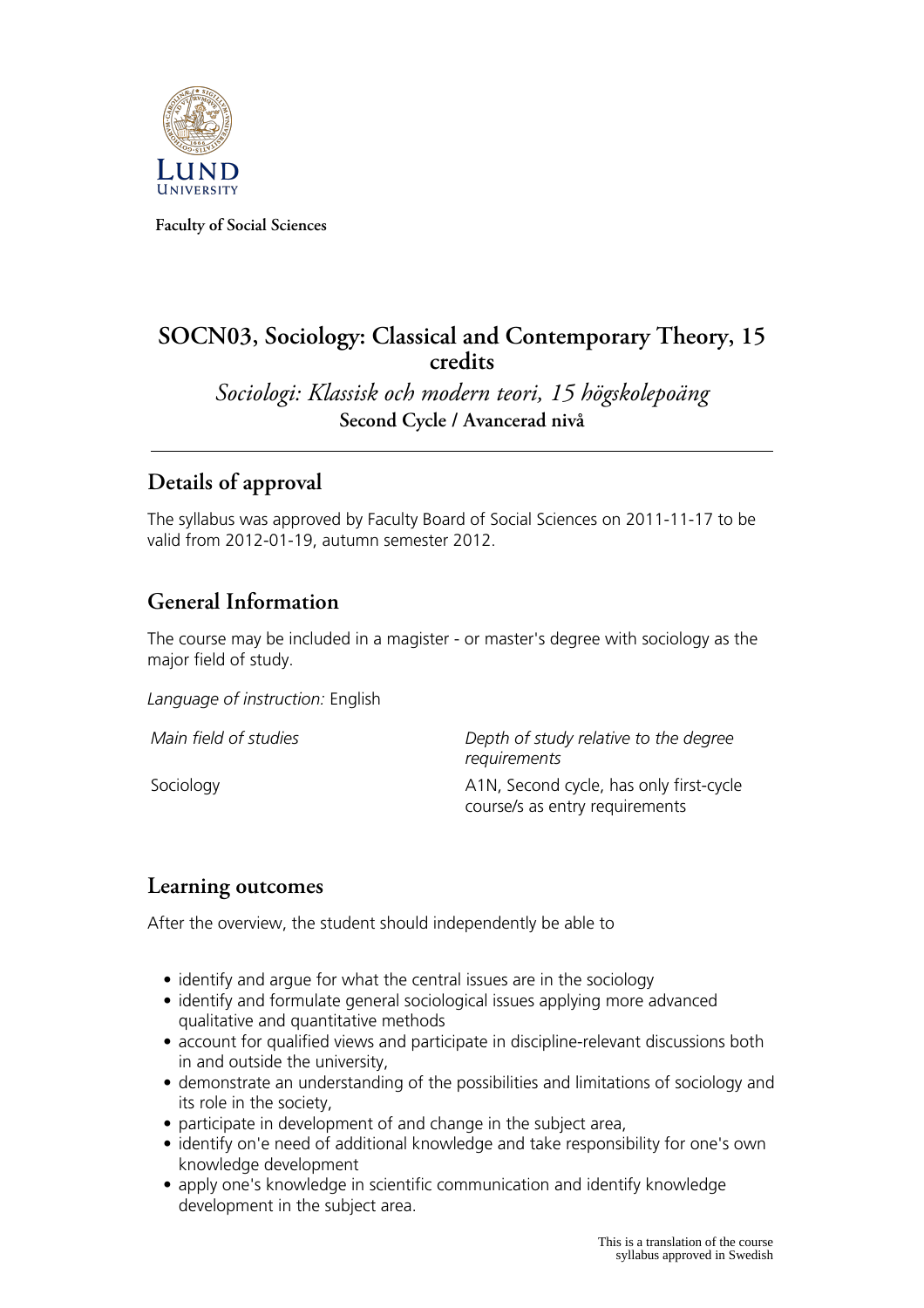#### **Course content**

The course intends to give an advanced understanding of classical and modern sociological theory. Strong emphasis is placed on the reading of original texts, as well as on the comparison of different sociological concepts and theorising. Further it is sought to display sociological theories' relevance for an understanding of the general processes of change that characterise modern societies.

### **Course design**

The teaching consists of lectures, group discussions, supervision and seminars. Group discussions and seminars are compulsory.

#### **Assessment**

Written tests are organised at the end of the course. Tests can also occur during the course. Make-up examinations are organised a month after the regular examination session. An additional examination can be organised at the end of the semester. The Student has the right to participate in tests that are organised during the following semesters but then on the basis of that semester's course material.

*Subcourses that are part of this course can be found in an appendix at the end of this document.*

#### **Grades**

Marking scale: Fail, E, D, C, B, A. The following grades are used: A, B, C, D, E or failed. The highest grade is A and the lowest passing grade is E. The grade for a non-passing result is Fail.

The student?s performance is assessed with reference to the learning outcomes of the course. For the grade of E the student must show acceptable results. For the grade of D the student must show satisfactory results. For the grade of C the student must show good results. For the grade of B the student must show very good results. For the grade of A the student must show excellent results. For the grade of Fail the student must have shown unacceptable results.

### **Entry requirements**

For admission to the course, one must have 150 credits including a Bachelors thesis in sociology, or the equivalent.

### **Further information**

This course replaces Sociology: Classical and modern theory.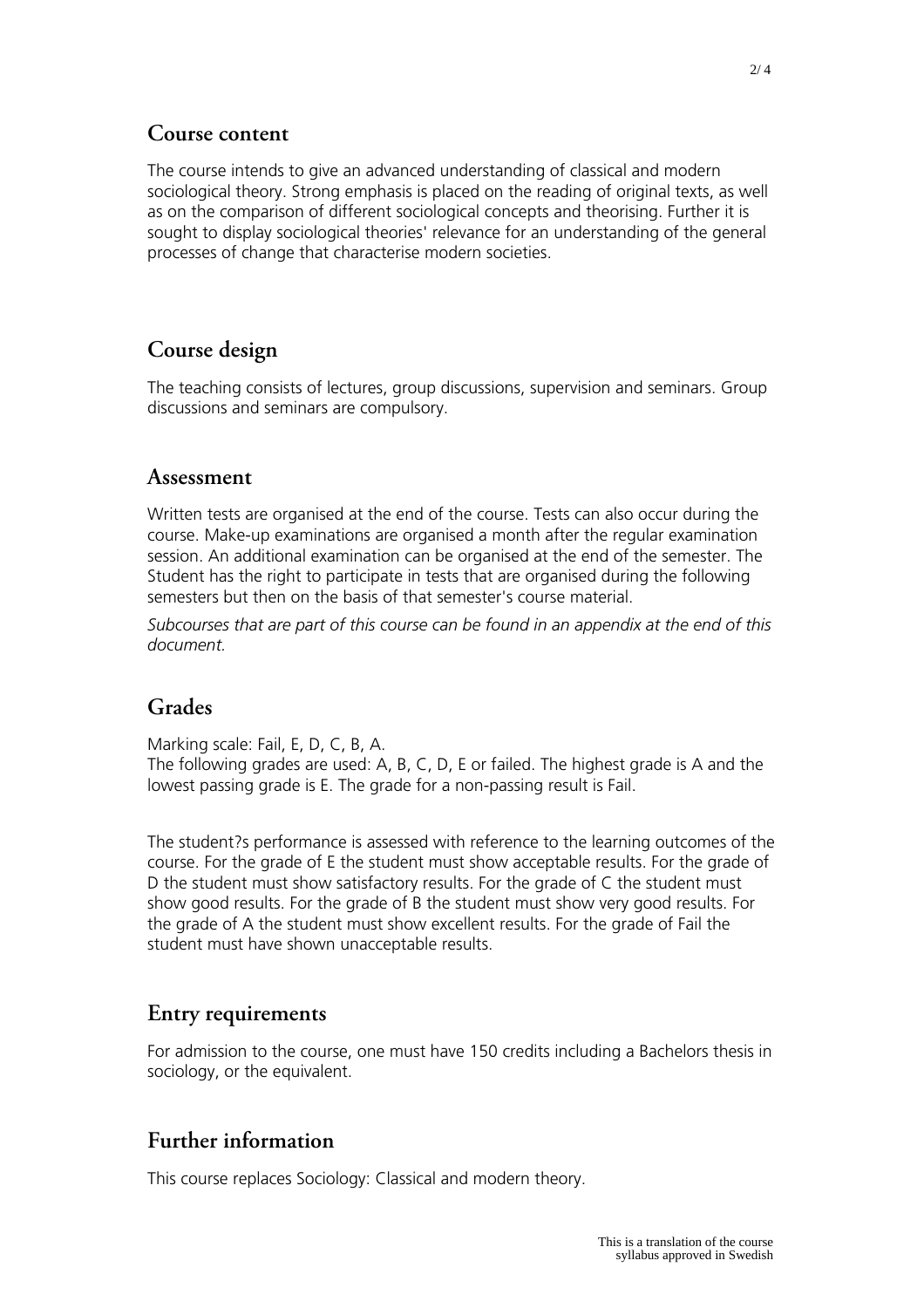The course is established by the board of the sociological department 08/12/2011.